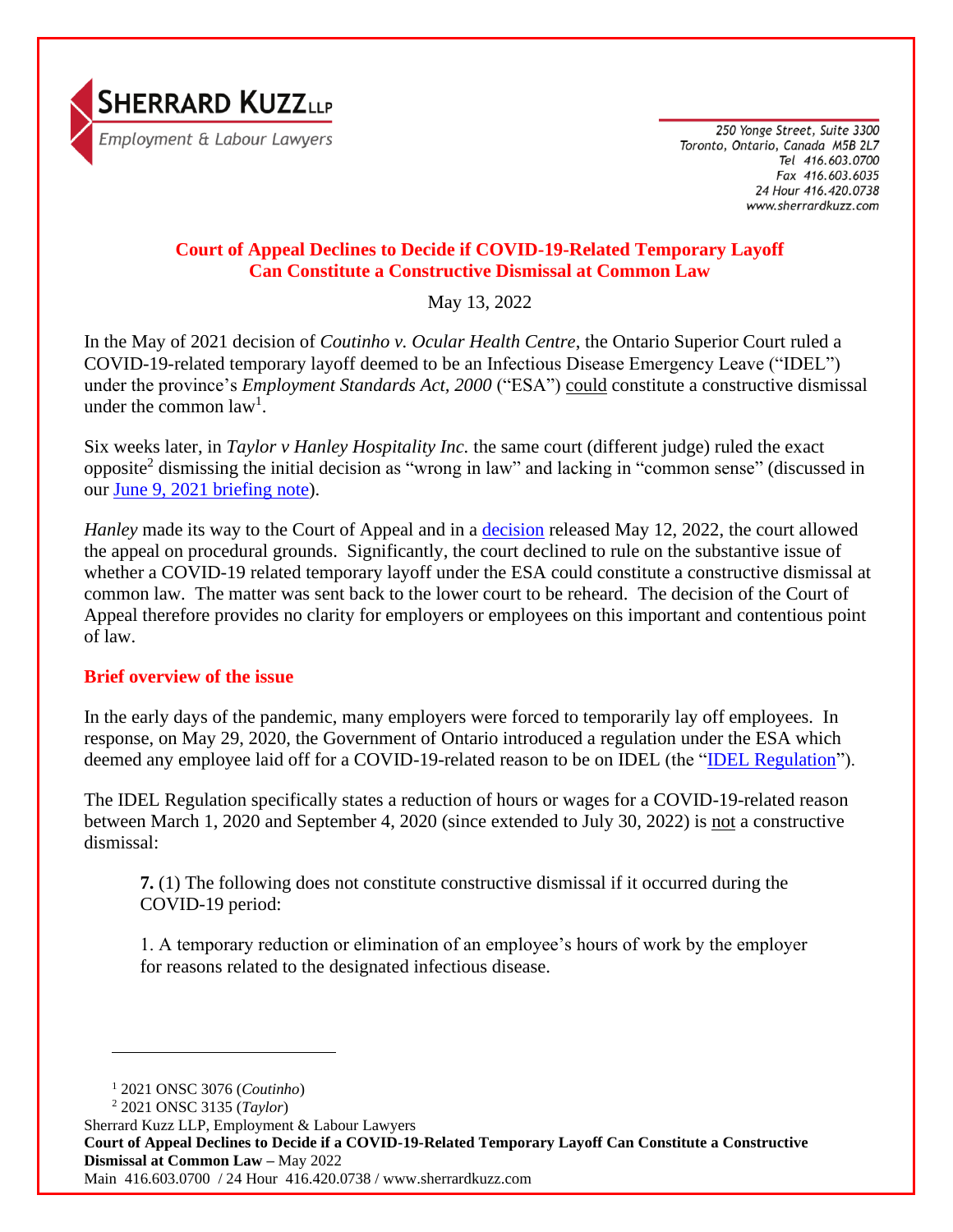2. A temporary reduction in an employee's wages by the employer for reasons related to the designated infectious disease….

While the IDEL Regulation settled the matter with respect to a constructive dismissal under the ESA, the question remained: *could a layoff or substantial reduction in hours related to COVID-19 still constitute a constructive dismissal at common law?*

According to the *Coutinho* decision, the answer was, 'yes'.

In that case, the employer argued given the unprecedented emergency brought on by COVID-19, the IDEL Regulation ought to preclude both statutory and common law constructive dismissal claims. That is, a layoff related to COVID-19 should not constitute a constructive dismissal under either the ESA or common law.

The judge rejected this argument concluding that while the IDEL Regulation precluded a claim of constructive dismissal under the ESA, it did not affect an individual's right to pursue a common law claim. Relying on section 8 of the ESA, which states, "*Subject to section 97, no civil remedy of an employee against his or her employer is affected by this Act*" the judge held:

In my view, the scope of s. 7 deeming a temporary lay-off for reasons related to COVID-19 to not constitute a constructive dismissal is constrained by s. 8(1) of the ESA. It is not possible to reconcile the interpretation of the IDEL Regulation urged by [the employer] with the section of the statute which unequivocally provides that an employee's civil remedy against her/his employee shall not be affected by any provision of the Act.

The judge also quoted from a publication of the Ontario Ministry of Labour, Training and Skills Development, which stated: "(t)hese rules affect only what constitutes a constructive dismissal under the ESA. These rules do not address what constitutes a constructive dismissal at common law".

### **Same issue – different result**

Rejecting the result in the *Coutinho* decision as "absurd", the motion judge in *Hanley* ruled the court could and should take judicial notice of the exceptional nature of COVID-19 and its impact on Canadian business and employment; something the previous decision did not consider.

The motion judge's reasons are summarized as follows:

- in response to a global pandemic, the legislature declared a state of emergency and required employers to cease or curtail their operations
- various levels of government undertook a variety of evolving emergency measures to attempt to mitigate the effects of the pandemic; those measures included the complete closure of certain businesses and restrictions on how certain businesses can operate
- through no choice of their own, some employers had to temporarily close their businesses or cut back their operations, laying off employees and/or reducing employee hours

Sherrard Kuzz LLP, Employment & Labour Lawyers **Court of Appeal Declines to Decide if a COVID-19-Related Temporary Layoff Can Constitute a Constructive Dismissal at Common Law –** May 2022 Main 416.603.0700 / 24 Hour 416.420.0738 / www.sherrardkuzz.com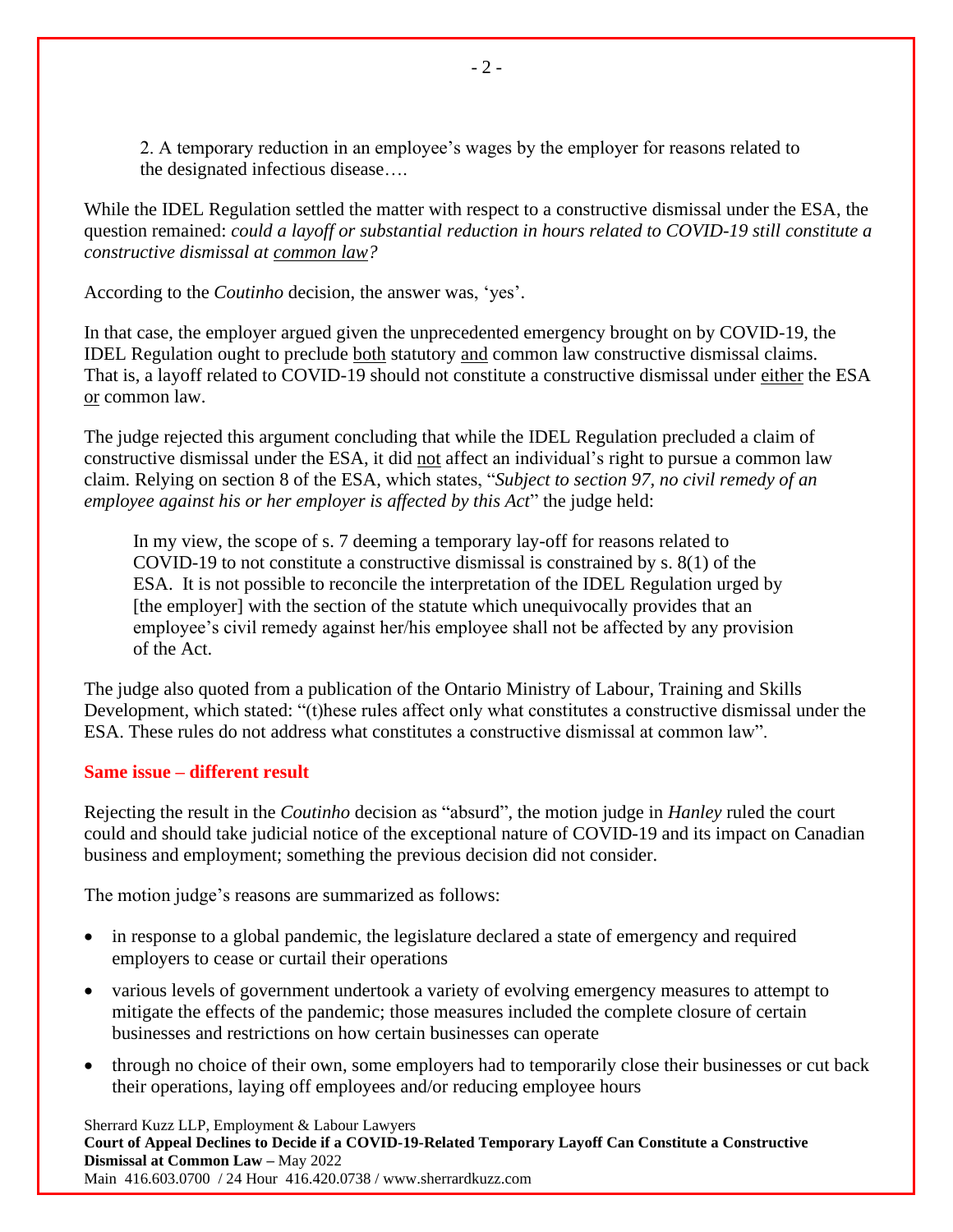- this exposed employers to claims of statutory and common law constructive dismissal
- to avoid those consequences, the legislature enacted the IDEL Regulation which expressly states an employee whose hours of work are temporarily reduced or eliminated, or whose wages are temporarily reduced, for reasons related to COVID-19, is not considered to be on a layoff, but on a statutory IDEL leave
- section 8 of the ESA does not prevent the ESA from displacing the common law; section 8 merely confirms that the ESA does not establish an exclusive forum to seek redress for issues involving the ESA; this was confirmed by the Court of Appeal for Ontario<sup>3</sup> in an earlier decision in which the court stated, "Simply put, statutes enacted by the legislature displace the common law," and it is a "faulty premise that the common law continues to operate independently of the ESA"
- the IDEL Regulation can and did change the common law; and any argument regarding the common law and layoffs is therefore "*inapplicable and irrelevant*"

Concluding "it should be obvious to the world what the legislature's intention was", the motion judge wrote:

The employee cannot be on a leave of absence for ESA purposes and yet terminated by constructive dismissal for common law purposes. That is an absurd result.

…

I agree with [the employer] that exceptional situations call for exceptional measures. The Ontario Government recognized the inherent unfairness in subjecting employers to wrongful dismissal claims as a result of the government imposing a state of emergency. If they did not take action, these claims would only serve to make the economic crises from the pandemic even worse. It is just common sense. The plaintiff's action is dismissed.

# **Court of Appeal weighs in (sort of)**

Shortly after the *Hanley* decision was released, the plaintiff appealed on the basis the motion judge erred in two key ways:

- 1. By dismissing the action on a Rule 21 motion (determination of a question of law) when there were material facts in dispute, including whether the plaintiff had been laid off for reasons related to COVID-19<sup>4</sup> and/or agreed to the layoff, and
- 2. By concluding the IDEL Regulation displaced the common law right of action for constructive dismissal.

The Court of Appeal allowed the appeal on the first issue on procedural grounds. Under a rule 21 motion, the court is to assume the allegations in a statement of claim are true. The motion judge did the opposite. She accepted the allegations in the statement of defence as admitted facts because the plaintiff had not filed a reply. However, in this case the plaintiff was under no obligation to file a reply because her version of events was already set out in the statement of claim. This was an error in law which resulted in the court basing its decision on facts which were still in dispute.

<sup>3</sup> *Elsegood v Cambridge Spring Service (2001) Ltd*, 2011 ONCA 831.

<sup>4</sup> The plaintiff alleged she was laid off for reasons unrelated to COVID-19.

Sherrard Kuzz LLP, Employment & Labour Lawyers

**Court of Appeal Declines to Decide if a COVID-19-Related Temporary Layoff Can Constitute a Constructive Dismissal at Common Law –** May 2022

Main 416.603.0700 / 24 Hour 416.420.0738 / www.sherrardkuzz.com